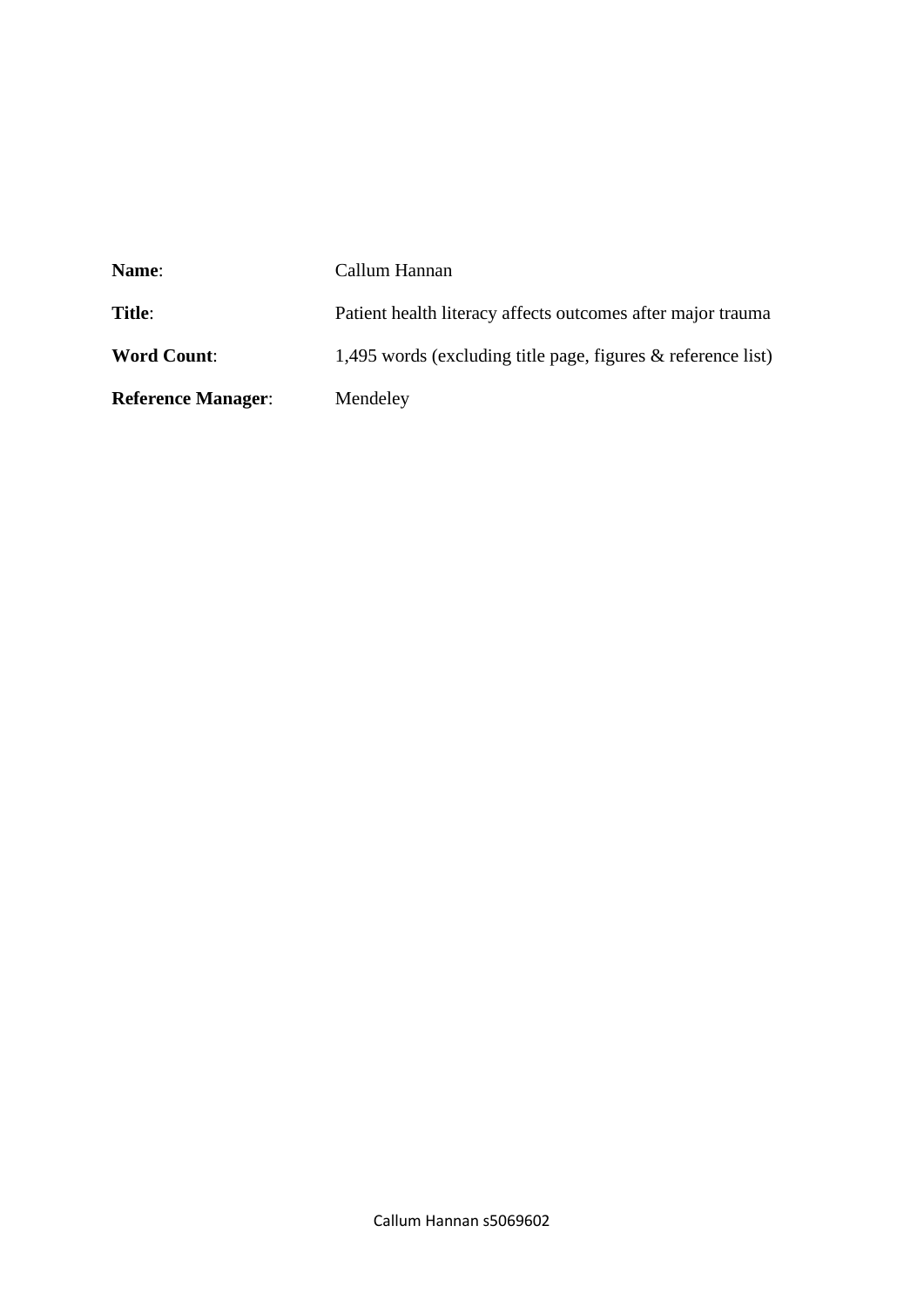**Title:** Patient health literacy affects outcomes after major trauma

# **Clinical Scenario**

Paramedics respond to a 50-year-old male at 3am in Runaway Bay, complaining of a 5-day history of general malaise. The patient is found seated in bed, GCS-13 (E3V4M6) febrile and diaphoretic. Paramedics identify severe infection to the patients right leg, for which the patient received surgery 4-weeks ago following a traumatic tibial shaft fracture. The patients wife explains her husband has been non-compliant with his trauma care plan, has missed 2 follow-up appointments and ran out of antibiotics 2-weeks ago. The patient meets sepsis criteria and is treated and transported accordingly.

## **PICO**

Following a major trauma incident in the adult population, does poor health literacy negatively affect trauma patient outcomes?

## **Research Rationale**

The Australia New Zealand Trauma Registry identified 8,585 patients hospitalised within their designated trauma facilities, between 2018-19 (Australia New Zealand Trauma Registry, 2020). As trauma care becomes more complicated, a patients ability to comprehend and understand their requirements for management following discharge becomes increasingly important (Hall et al., 2018). This poses significant risk in increasing the burden on the healthcare system, including the use of pre-hospital paramedics.

### **Search Strategy**

Three databases were used to identify published articles relevant for this review. Embase, MEDLINE (Ovid interface), and CINAHL (EBSCOhost interface) were searched on September  $3<sup>rd</sup>$ , 2021 using the following Medical Subject Headings (MeSH) and keyword search: ("Major Trauma\*" or Trauma\* or "trauma management\*" or "Trauma incident\*") AND ("health literacy\*" or "health understanding\*"). The inclusion of key words such as prehospital, paramedic, ambulance etc. yielded zero suitable results and were subsequently removed from the search strategy. Articles were included where the title and/or abstract discussed trauma patients and their level of health literacy. Articles were excluded if they were published before 2016, full text articles inaccessible, were not specific to trauma patients alone or provided irrelevant results, or included case studies/reports, commentary, or editorials. Results were limited to English articles and that enrolled human participants.

## **Search Results**

The search identified 419 articles, with an initial 31 articles meeting the inclusion criteria. Of these, 25 were excluded due to meeting one or more of the exclusion criteria with 6 articles deemed suitable for full-text evaluation. The search results and selection process is outlined in Diagram 1, and a summary of selected articles for appraisal is provided in Table 1.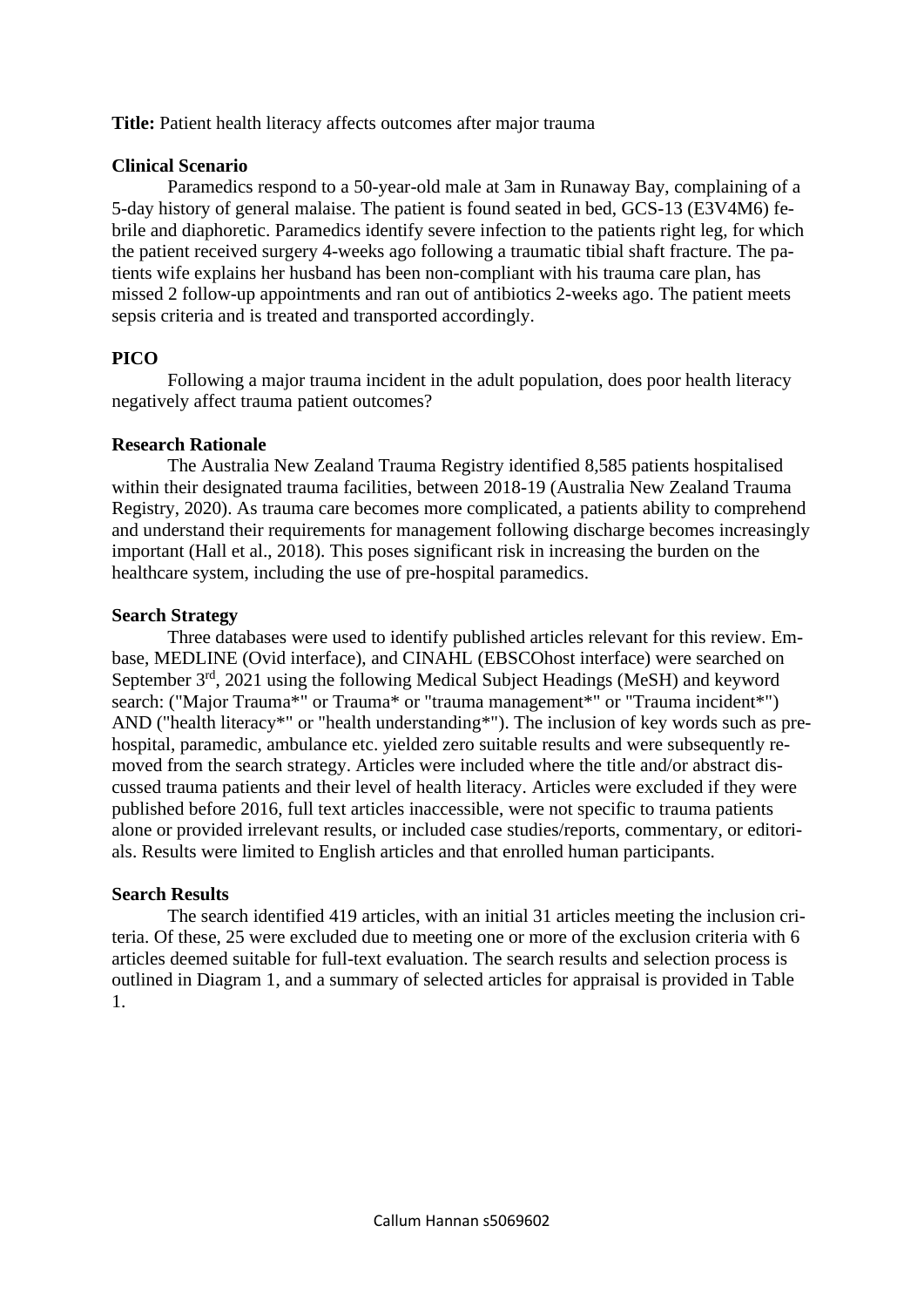

Diagram 1. PRISMA diagram identifying article selection process.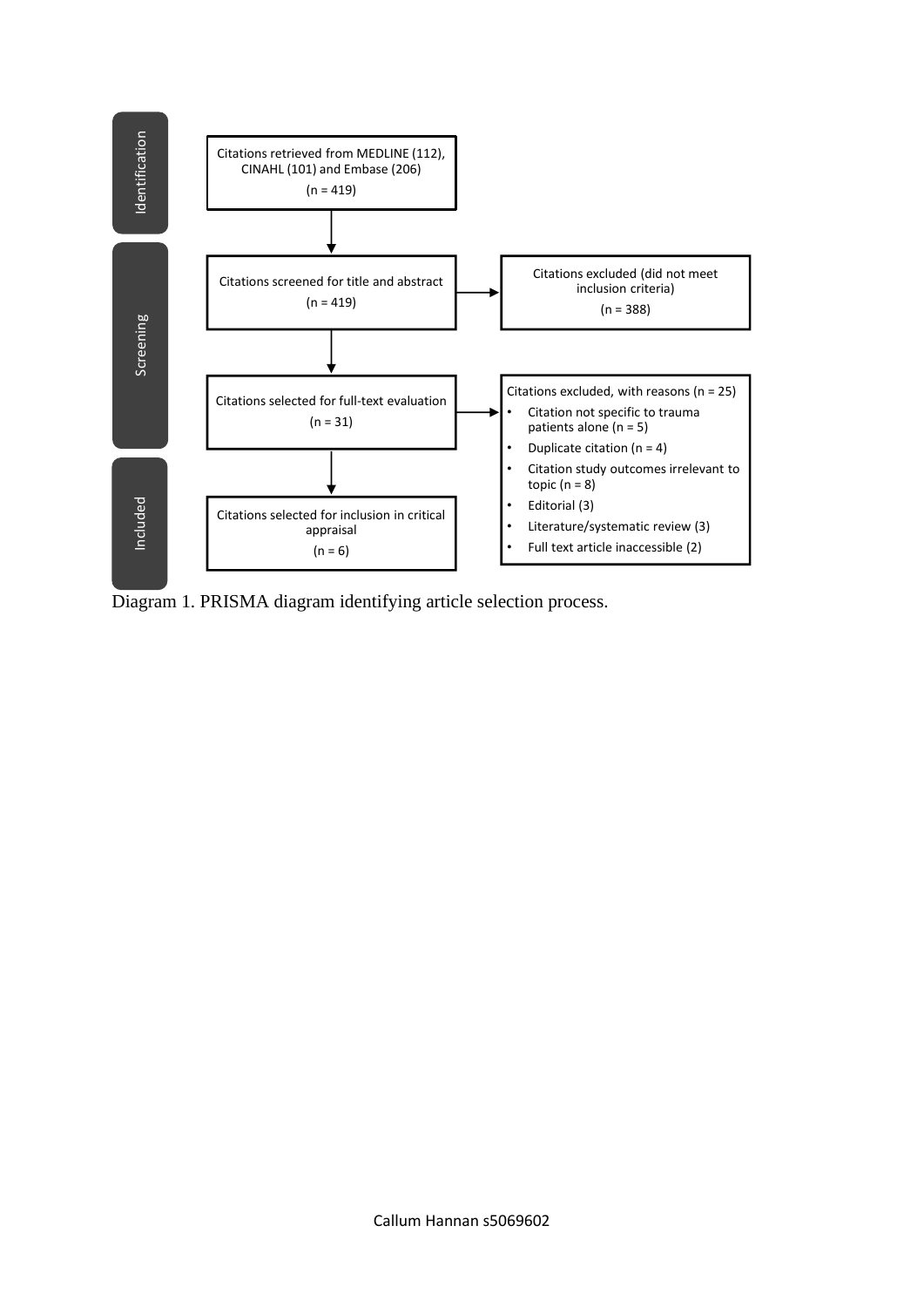| AUTHOR,<br><b>DATE</b>       | <b>POPULATION</b>                                                                                                                                        |                                          | <b>DESIGN OUTCOME</b>                                                                                                                                              | <b>KEY FINDINGS</b>                                                                                                                                                                                                                                                                                                                                 | <b>STRENGTHS AND WEAK-</b><br><b>NESSES</b>                                                                                                                                                                                                                                                                                                                                                                                                                                 |
|------------------------------|----------------------------------------------------------------------------------------------------------------------------------------------------------|------------------------------------------|--------------------------------------------------------------------------------------------------------------------------------------------------------------------|-----------------------------------------------------------------------------------------------------------------------------------------------------------------------------------------------------------------------------------------------------------------------------------------------------------------------------------------------------|-----------------------------------------------------------------------------------------------------------------------------------------------------------------------------------------------------------------------------------------------------------------------------------------------------------------------------------------------------------------------------------------------------------------------------------------------------------------------------|
| $(Cosic$ et<br>al., 2017)    | 190 trauma pa-<br>tients with opera-<br>tively managed<br>lower limb frac-<br>tures agreed to<br>participate in the<br>survey.                           | Pre-post<br>interven-<br>tional<br>study | To determine the<br>level of HL in this<br>population and the<br>effect on HL after a<br>predischarge dis-<br>cussion on the in-<br>jury and ongoing<br>management | Orthopaedic trauma patients receiv-<br>$\bullet$<br>ing usual cares displayed poor HL.<br>Implementing predischarge discus-<br>$\bullet$<br>sions on patient injury and manage-<br>ment lead to a substantial improve-<br>ment in HL.<br>Lower HL was found in older pa-<br>$\bullet$<br>tient groups or those with lower lev-<br>els of education. | <b>Strengths:</b><br>• Large participation rates in ran-<br>domized controlled study.<br>Rigorous and justifiable inclusion<br>$\bullet$<br>criteria and exclusion criteria.<br><b>Weaknesses:</b><br>• All patients in this trial had ISS<br><15 and were not classified as<br>major trauma.<br>Does not evaluate/follow up on<br>patient adherence to discharge<br>orders.<br>Non-English-speaking patients<br>were excluded.                                             |
| (DeMario<br>et al.,<br>2021) | 50 Adult inpa-<br>tients over 18-<br>years-old that<br>were admitted to<br>the level 1 trauma<br>service, with a<br>greater than 2 day<br>length of stay | Prospec-<br>tive<br>Study                | To determine the<br>HL of the popula-<br>tion and identify<br>their ability to<br>comprehend their<br>injuries and ongo-<br>ing management                         | 32% of patients were unable to cor-<br>$\bullet$<br>rectly identify 50% or more of their<br>injuries.<br>74% of patients indicated marginal<br>$\bullet$<br>or inadequate HL.<br>The study found that the patient's<br>$\bullet$<br>ability to identify their injuries or<br>care teams, had no association to<br>their self-reported HL.           | <b>Strengths:</b><br>Contemporary and validated HL<br>$\bullet$<br>assessment tools used to survey<br>patients.<br>Researchers conducting survey<br>$\bullet$<br>with patients were blinded to pa-<br>tient injuries/charts<br><b>Weaknesses:</b><br>Small study size of 50 partici-<br>pants at a single facility.<br>Nursing staff were used to iden-<br>tify suitable candidates for partic-<br>ipation in the survey<br>Non-English-speaking patients<br>were excluded. |

# **Table 1:** *Study results and analysis of included studies*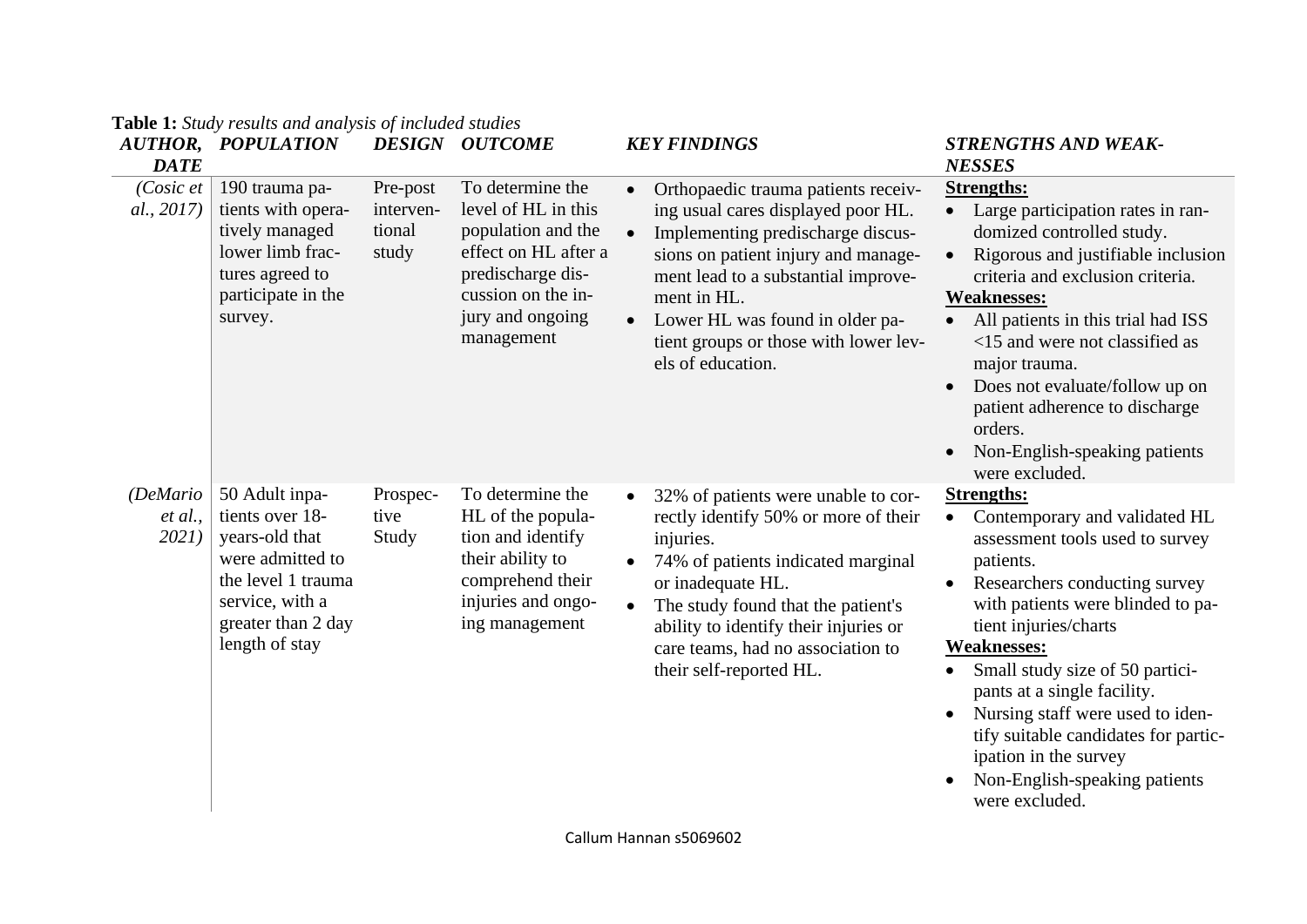| (Shahan et<br>al., 2016)   | 35 trauma pa-<br>tients participated<br>in this survey, and<br>were identified<br>when attending<br>their first follow<br>up visit to a<br>trauma clinic fol-<br>lowing discharge,<br>over a 6-month<br>period                                                                                 | Thera-<br>peu-<br>tic/care<br>manage-<br>ment<br>study,<br>level IV | To determine level<br>of comprehension<br>amongst trauma pa-<br>tients on their inju-<br>ries, as well as sat-<br>isfaction levels of<br>care received.            | $\bullet$ | The survey found that 40% of pa-<br>tients were unable to recall the ex-<br>tent or type of injuries they sus-<br>tained.<br>54% were unable to correctly recall<br>any operations they received as part<br>of their cares.                                                                                                                                                                                                                                            | $\bullet$ | <b>Strengths:</b><br>Treating physicians were blinded<br>to survey had no knowledge of<br>which patients were being sur-<br>veyed prior to their follow-up ap-<br>pointment.<br>Surveys were provided prior to<br>the patients first follow up ap-<br>pointment.<br><b>Weaknesses:</b><br>Small participant size and a short<br>period of collection.<br>A low (level IV) level of evi-<br>dence.<br>TBI patients were not included in<br>this study.<br>No validated assessment tools. |
|----------------------------|------------------------------------------------------------------------------------------------------------------------------------------------------------------------------------------------------------------------------------------------------------------------------------------------|---------------------------------------------------------------------|--------------------------------------------------------------------------------------------------------------------------------------------------------------------|-----------|------------------------------------------------------------------------------------------------------------------------------------------------------------------------------------------------------------------------------------------------------------------------------------------------------------------------------------------------------------------------------------------------------------------------------------------------------------------------|-----------|-----------------------------------------------------------------------------------------------------------------------------------------------------------------------------------------------------------------------------------------------------------------------------------------------------------------------------------------------------------------------------------------------------------------------------------------------------------------------------------------|
| (Swartz, et)<br>al., 2018) | All patients over<br>18-years old ad-<br>mitted to a dedi-<br>cated level 1<br>trauma service.<br>The study in-<br>cluded 140 pa-<br>tients, with pa-<br>tients excluded if<br>they had altered<br>mental status, his-<br>tory of dementia<br>or not orientate to<br>time, place, and<br>date. | Prospec-<br>tive ob-<br>serva-<br>tional<br>study                   | To identify factors<br>that are associated<br>with low HL and<br>whether a relation-<br>ship exists between<br>HL and the health<br>outcomes of trauma<br>patients | $\bullet$ | HL deficiency groups were signifi-<br>cantly less likely to comply with<br>discharge instructions and follow-up<br>appointments.<br>HL deficiency groups had a higher<br>incident rate of post-discharge ED<br>visits.<br>Low HL groups had higher compli-<br>cations with longer periods of re-<br>covery;<br>Low HL groups were more likely to<br>have lower injury recall<br>Demonstrated that one in every four<br>trauma patients fell within the low<br>HL group | $\bullet$ | <b>Strengths:</b><br>Patients provided with contempo-<br>rary and validated HL assessment<br>tools in preferred language.<br>Secondary outcome measure of<br>30-day re assessment of patient<br>outcomes.<br><b>Weaknesses:</b><br>Single centred study therefore<br>lacks diversity so lower generali-<br>zability.<br>A larger population size may lead<br>to a more definitive conclusion.                                                                                           |

Callum Hannan s5069602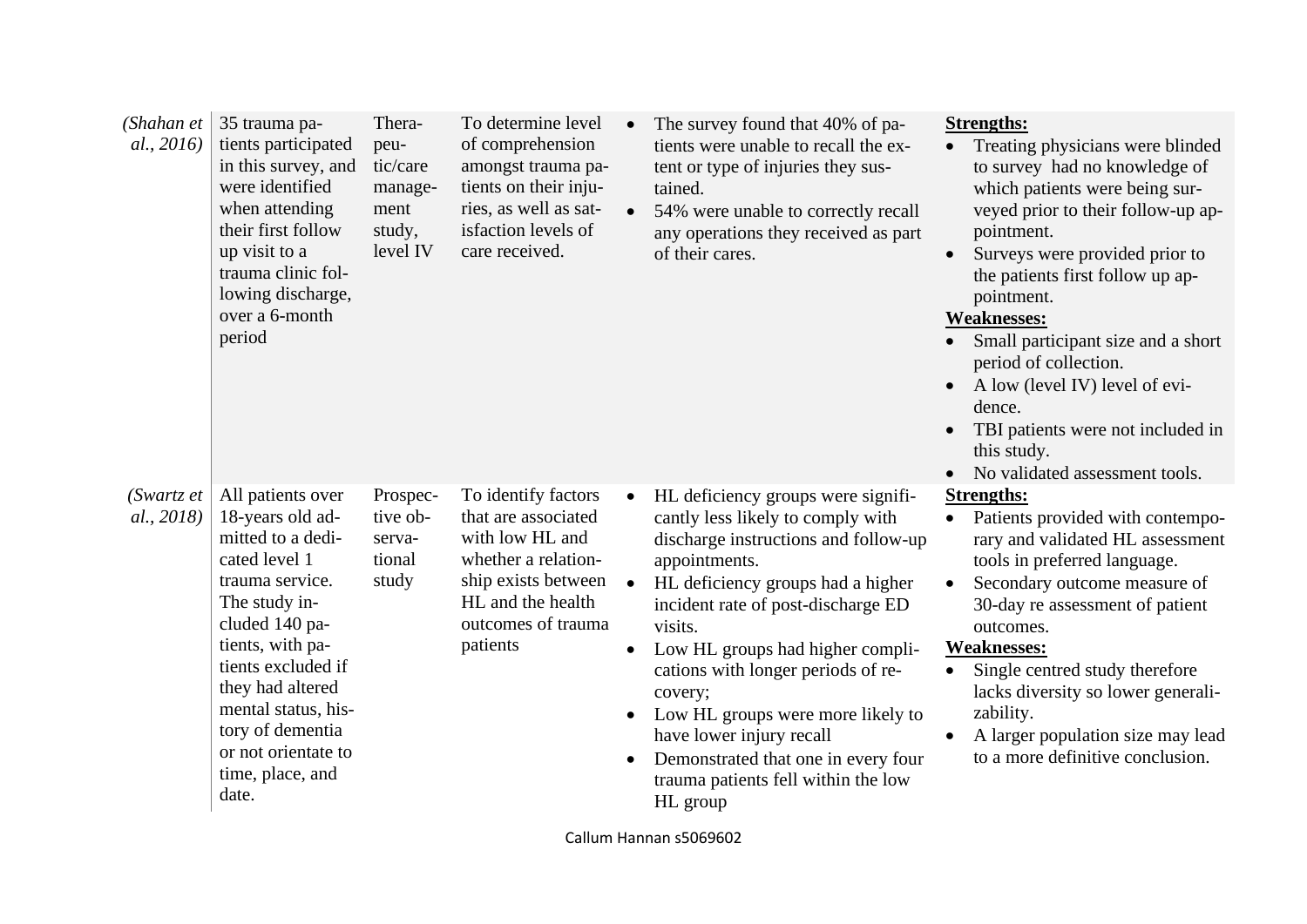| (Weinberg)       | 63 Patients 18-                                                                                                                                                                                                        | Prospec-      | To determine if a                                                                                                                                | $\bullet$              | Patients that were identified as defi-                                                                                                                                                                                                                                                                                                                                               | $\bullet$                           | The trauma aspect of HL meas-<br>ure was conducted under an un-<br>validated assessment tool.<br><b>Strengths:</b>                                                                                                                                                                                                                                                                                                                                                                                                                                       |
|------------------|------------------------------------------------------------------------------------------------------------------------------------------------------------------------------------------------------------------------|---------------|--------------------------------------------------------------------------------------------------------------------------------------------------|------------------------|--------------------------------------------------------------------------------------------------------------------------------------------------------------------------------------------------------------------------------------------------------------------------------------------------------------------------------------------------------------------------------------|-------------------------------------|----------------------------------------------------------------------------------------------------------------------------------------------------------------------------------------------------------------------------------------------------------------------------------------------------------------------------------------------------------------------------------------------------------------------------------------------------------------------------------------------------------------------------------------------------------|
| et al.,<br>2019) | years or older<br>who were admit-<br>ted to a Level 1<br>trauma centre<br>with traumatic in-<br>jury, with a hospi-<br>tal length of stay<br>of 2 days or more<br>were included and<br>accepted follow-<br>ing consent | tive<br>Study | patients HL was as-<br>sociated with their<br>ability to compre-<br>hend and follow<br>discharge instruc-<br>tions following a<br>trauma injury. | $\bullet$<br>$\bullet$ | cient in HL were significantly less<br>likely to understand and follow dis-<br>charge information.<br>HL deficient group was also more<br>likely to rate their treatment experi-<br>ence poorly.<br>Utilised NVS which was a measure<br>of prose literacy (written word com-<br>prehension), numeracy, and docu-<br>ment literacy (understanding and<br>ability to interpret forms). | $\bullet$<br>$\bullet$<br>$\bullet$ | The use of a validate measure for<br>HL assessment, the NVS assess-<br>ment administered by a physician<br>researcher.<br>Screening of discharge infor-<br>mation was followed up within<br>72-hours of patient discharge in-<br>creasing generalisability.<br><b>Weaknesses:</b><br>Categorising of patients HL was<br>done via the admitting nurses<br>without specific metric or tools<br>for assessment.<br>The follow up telephone conver-<br>sations with patients was not a<br>validated tool.<br>Non-English-speaking patients<br>were excluded. |

**Abbreviations:** *Health Literacy (HL), Next Vial Signs (NVS), Short Assessment of Health Literacy (SAHL), Traumatic Brain Injury (TBI), Injury Severity Score (ISS)*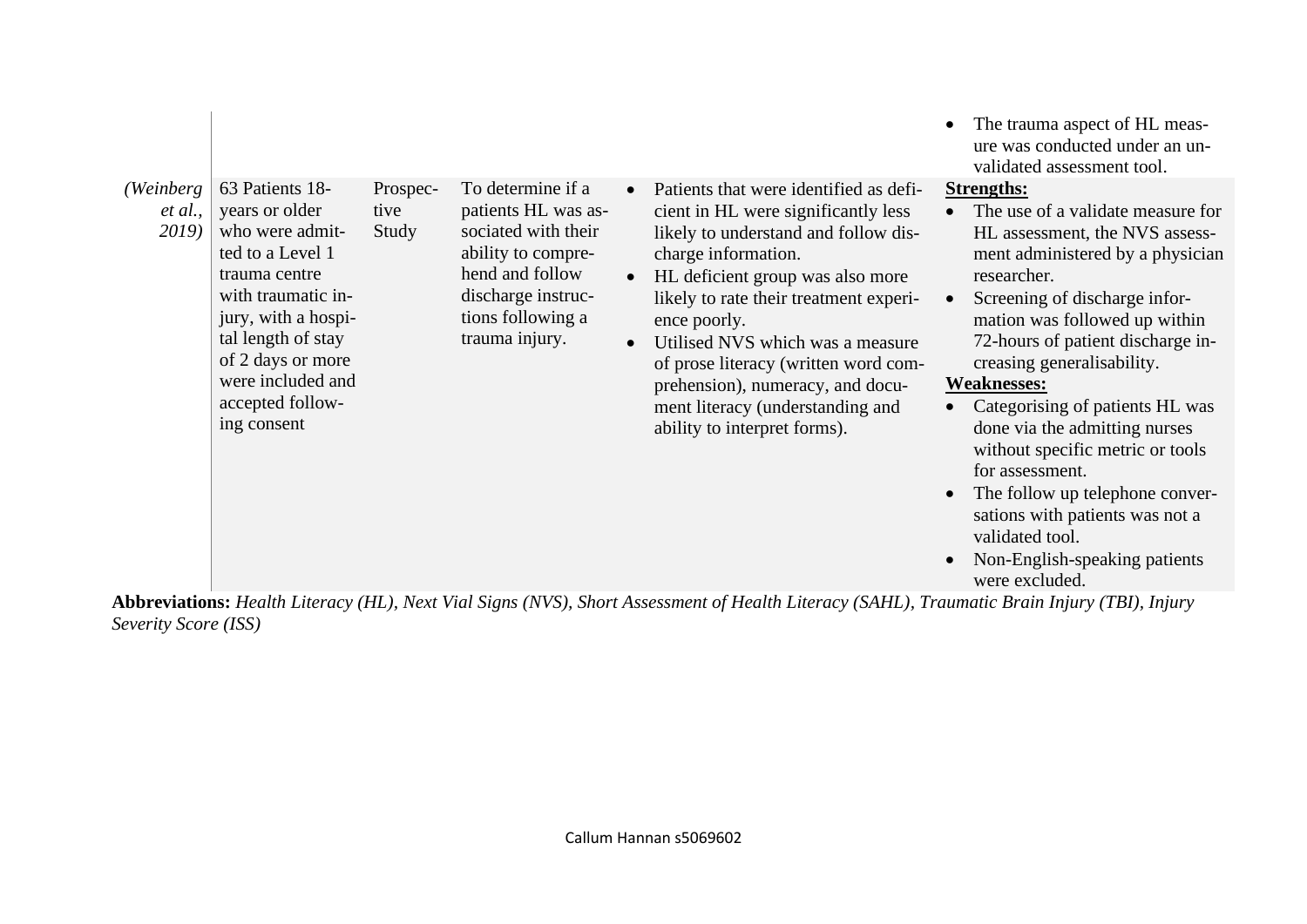## **Comments**

The literature suggests the trauma patient population is more likely to have lower levels of health literacy, and difficulties with comprehending and complying to discharge information (Cosic et al., 2017; DeMario et al., 2021; Swartz et al., 2018; Weinberg et al., 2019). The study by Swartz et al. (2018) found that this patient population were also less likely to attend follow up appointments and had a higher rate of pre-admission incidence in the lower HL groups. However, this was the only study that was able to report lower health literacy having a potentially adverse effect on the trauma patient outcome. While the study of Cosic et al. (2017) was able to identify a significant improvement in patient health literacy following a targeted discharge discussion, it provided for no measure on whether this subsequently improved the patients long-term outcomes.

### **Considerations**

At present, the current research suggests that trauma patients should be considered an 'at risk' group of individuals that may have difficulty in comprehending and complying with discharge information. While these 6 studies do not identify the risks that poor health literacy poses to this specific population, there are multiple studies that conclude low health literacy in other high-risk populations significantly impact over-all health outcomes (Polster, 2015). Additional trials would assist in identifying the impacts that poor health literacy has on the trauma population, and their long-term outcomes. This is of particular importance for reducing the burden this population groups places on pre-hospital paramedic services.

### **Clinical Bottom**

Patients with low health literacy are more at risk of not comprehending and being non-compliant to discharge information following a traumatic injury.